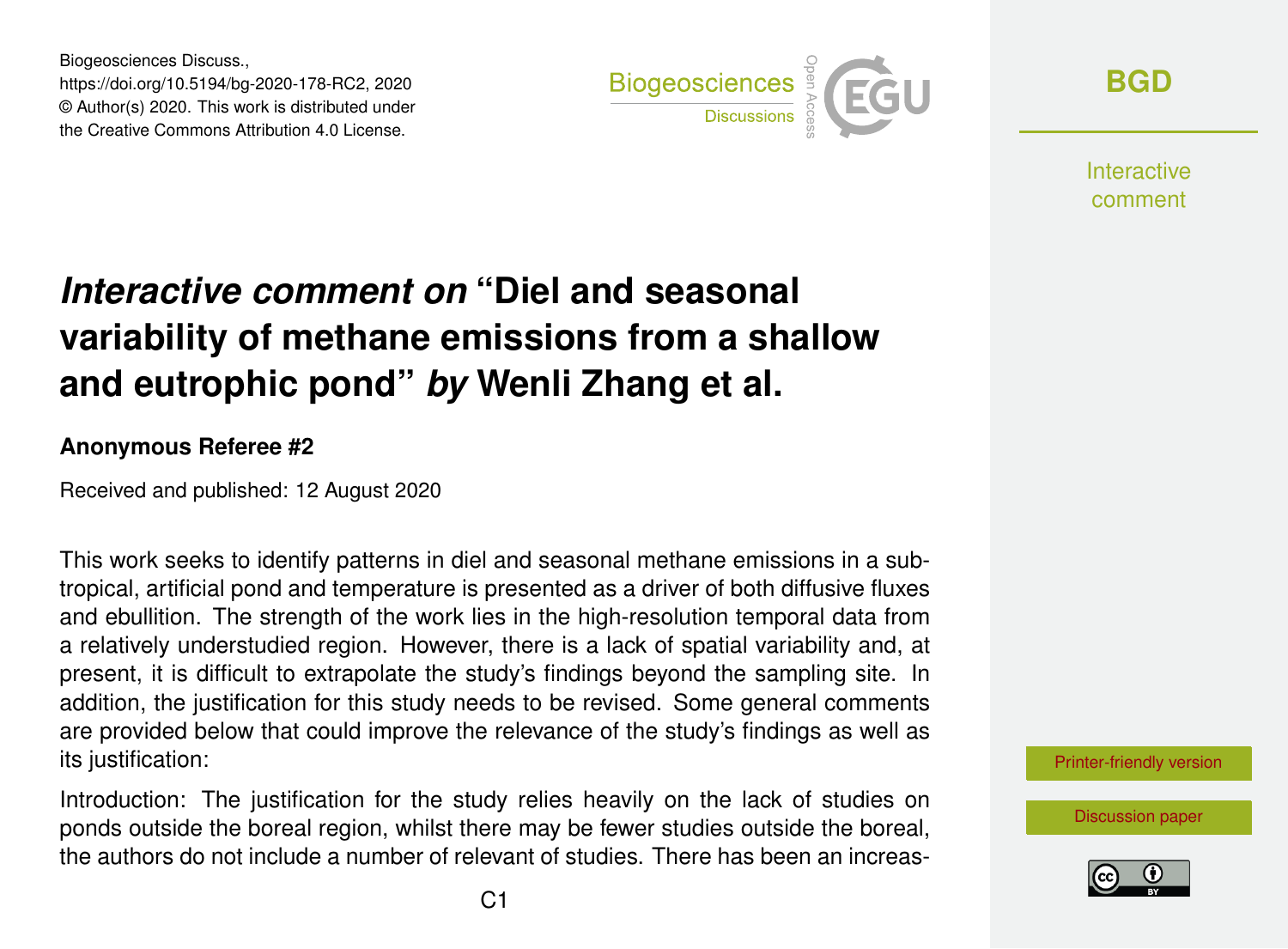ing number of studies on artificial ponds, e.g. additional Swedish ponds, China, Germany, Canada and Australia, that would provide better context for the study as many of these ponds are located in temperate and sub-tropical regions. Please include these or specifically address why they should not be considered. The introduction as well as the study justification will have to be revised to accommodate these additional studies. A rather dated reference to the IPCC is used, the more recent 2019 IPCC methodology refinement provides an updated summary of the current state of knowledge and critical gaps (of which small water bodies is one).

Methods: The authors appear to use a single chamber at the same sampling site, there needs to be further justification as to how representative emissions from this sampling site are of the pond itself. The site is shallower than the average depth of the pond and located close to the edge, if located downwind of the prevailing wind direction would wind driven resuspension of sediment porewaters be more likely to occur in this zone. How representative is the pond to other urban ponds in the region, urban ponds are extremely diverse and concrete lined systems are not particularly common in other regions of the world. Please include more details about the site as well as aerial image or photograph of the pond. Did the authors monitor water level during or between monitoring events, this coupled with air pressure changes can be an important driver of ebullition. At present the focus in the results is almost exclusively on temperature as a driver of ebullition. Another consideration is the consolidation state of benthic sediments, this is of particularly relevance to silt and clay dominated beds. These fine sediments generally experience less consolidation and have less developed sediment gas pockets, do the authors have any additional information about the consolation state such as bulk density or particle size. This information could support the relatively low ebullition rates observed in this study.

Results: The relationship between air and water temperature is usually strong in shallow systems although daily range in water temperature range is lower compared with air temperature. Major disruptions to water temperature can occur particularly during

## **[BGD](https://bg.copernicus.org/preprints/)**

Interactive comment

[Printer-friendly version](https://bg.copernicus.org/preprints/bg-2020-178/bg-2020-178-RC2-print.pdf)

[Discussion paper](https://bg.copernicus.org/preprints/bg-2020-178)